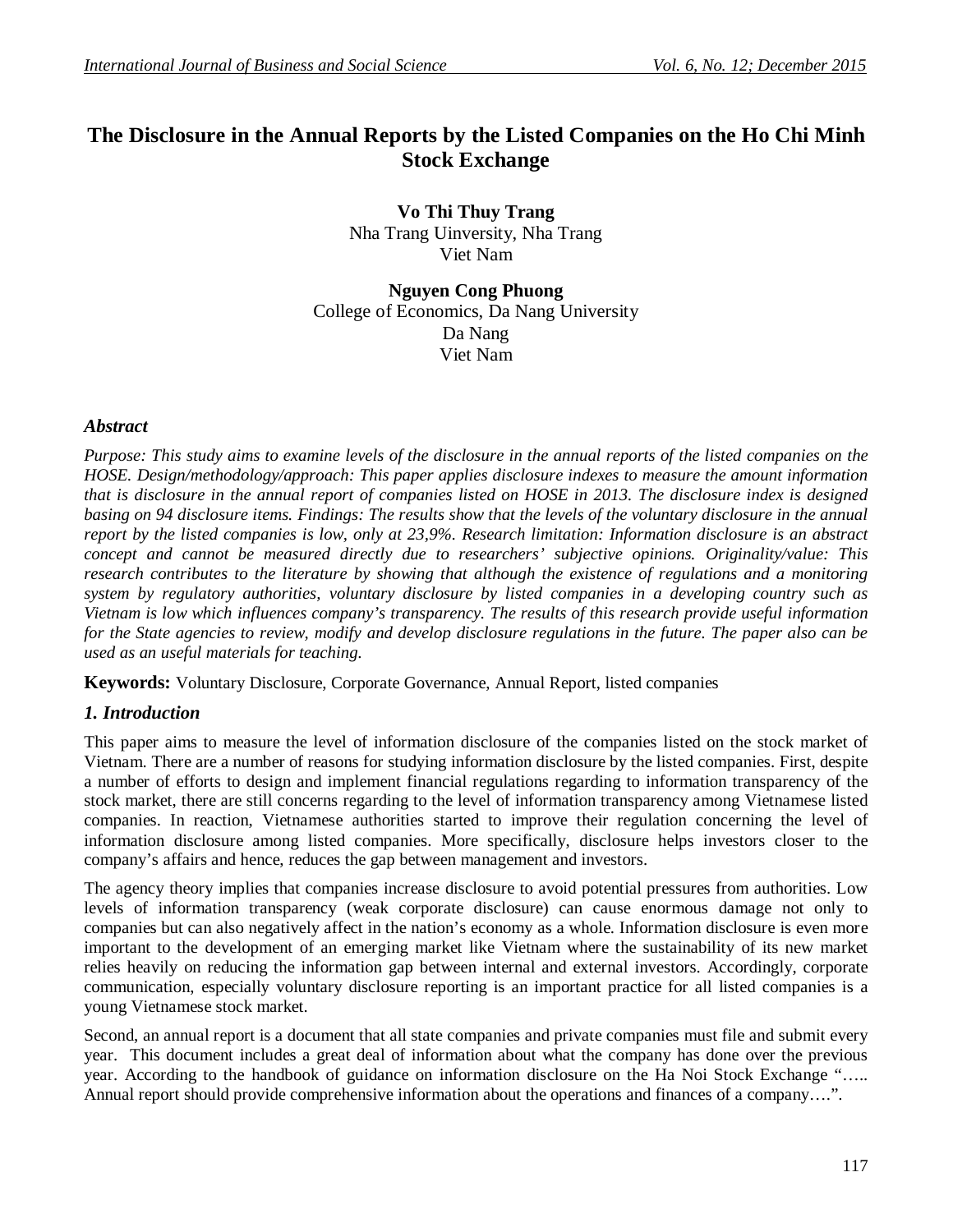In fact, the OECD principle of corporate governance, that was edition in 2004, noted that: "....The corporate governance framework should ensure that timely and accurate disclosure is made on all material matters regarding the corporation, including the financial situation, performance, ownership, and governance of the company…".

Therefore, it is considered as an important source of information for many users such as managers, shareholders, investors, government officer, the legislators, workers, accounting professional personel, researchers and financial analysists (Yaseen Al-Rashidah Abdul Rahman & Janadi & Normah Haji Omar, 2011). It is required to become more and more standard, transparent, professional and creative.

Third, although the voluntary disclosure is a topic that has received significant attention in accounting literature since the 1970s. In recent years, there have been more studies conducted in emerging or Asian markets (Ferguson, Lam, and Lee 2002; Chau and Gray 2002; Xao, Yang and Chow 2004; Barako 2004; Ghazali and Weetman 2006; Krisnamuri, Sevic and Sevic 2005; Ho 2009; Chau and Gray 2010;….). In Vietnam, it is also interested but concentrating on the financial statements. There is only the study of Kelly Bao Anh Huynh Vu (2012) investigating this issue, but it was based on the provisions of Circular 38/2007/TT-BTC and the time of the study is in 2009. Vietnamese authorities has issued a number of regulations to tie its management as well as to encourage information disclosure more and more since 2010. Meanwhile, information disclosure is an abstract concept that cannot be measured directly (Cooke and Wallace, 1989) but based on researchers' subjective opinions.

Finally, according to the OECD principles of corporate governance  $(OECD)^1$  of and beside the mandatory information disclosure in accordance with the law, the listed companies must also disclose information voluntarily. In Vietnam, most companies only disclose information mandatory but some items is not at all mentioned. This mean that, many information contents are required but companies just raised them or their content is very sketchy without ensuring materiality of the disclosure index. In addition, Vietnam is in the process of international integration, so the laws are changed to suit to the international regulations, the commitment to joining international organizations, promoting investment process and attracting for foreign investors to Vietnam. On the other hand, to promote the development of the securities market and to participate in international stock markets should be encouraged to complete disclosing information. Therefore, the study of information disclosure is necessary and very useful for stakeholders, investors, authorities, creditors, suppliers, union, environmentalists and media groups which will also be able to gain a better understanding of the overall comprehensive information disclosure levels in annual report among Vietnamese listed companies on Ho Chi Minh stock exchange.

### *2. Literature Review*

One of appropriate approaches to implementing a disclosure index is to gauge the level of disclosure. This approach was first introduced by Cerf (1961) in his study of 527 US listed companies during 1956 and 1957. Since then, many accounting studies have applied similar methods to measure both quantity and quality of disclosure. Cooke and Wallace (1989, 51) state *"…financial disclosure is an abstract concept that cannot be measured directly…".* Therefore, they argue that a disclosure index can be used to capture the intensiveness of corporate information communicated by the companies. According to Marston and Shrives (1991), there is no general rule to offer guidance on the selection of items to measure the voluntary disclosure. Therefore, researchers can adopt or adapt an existing index (with some modification) or even create a new index tailored to the needs of their specific research environment.

Some researchers adopt an externally developed index to measure the level of disclosure. For instance, Rajan and Zingales (1998) and Hope (2003) used the indexes created by the Centre for International Financial Analysis Research (CIFAR, country or organizarion)) whilst Khanna, Palepu and Srinivasan (2004) used the Standard and Poor's Transparency and Disclosure Index (S&P). Despite being objective and comprehensive, these indicators have some disadvantages.

 $\overline{a}$ 

Quoted from Kelly Vu, 2012, pp.7

<sup>1</sup> http://www.ehow.com/info\_8051071\_corporate-annual-report.html

 $1.1$  Circular 38/2007/TT-BTC, issued by Financial Ministry, dated on  $18<sup>th</sup>$  April 2007, Guiding information disclosure on stock exchange

<sup>1</sup> OECD: Organisation for Economic Co-operation and Development. The principles of coporate governance, issued by International Financial Corporation IFC.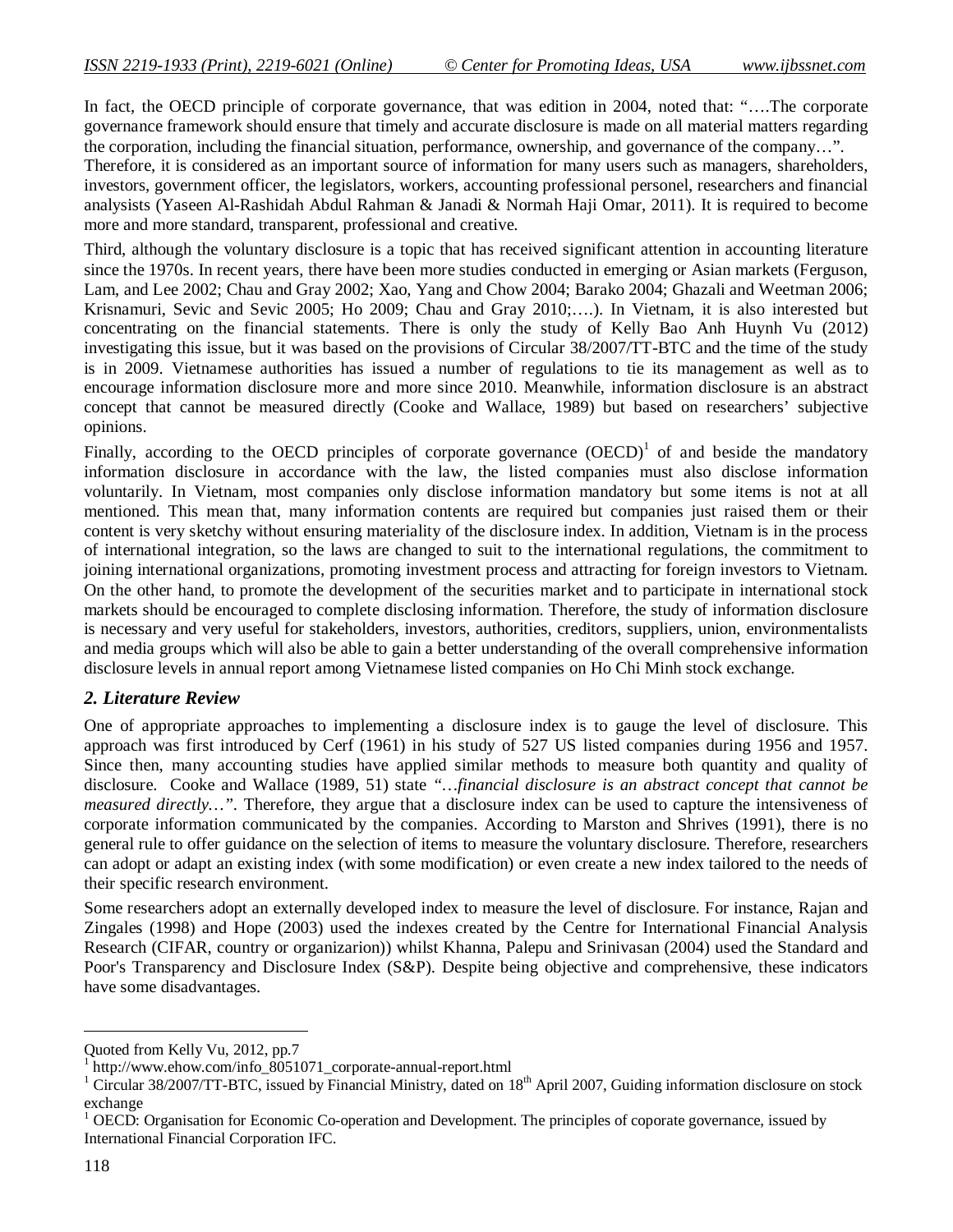In particular, they are constructed based on the financial analysis' perception of useful information for both mandatory and voluntary disclosure and therefore, they are not direct measures of voluntary disclosure practice.

Moreover, an externally developed index is often designed by and for the organization that develops it, and therefore offers low construct validity because it is not designed to answer the specific research question of a researcher (Bushee 2004; Webb, Cahan, and Sun 2008)<sup>2</sup>. Another approach is firstly to adopt an existing index and then makes modification to produce items that is reliable and appropriate to measure the disclosure level of their specific research environmental. This approach has been employee extensively in the voluntary disclosure literature of developed and emerging capital markets. For instance, Hossain, Perera and Rahman (1995) developed disclosure index for New Zealand based on earlier studies in other countries such as the US and the UK (Gray, Meek, and Roberts 1992), Sweden (Cooke 1989) and Mexico (Chow and Wong-Boren 1987), as well as on prior studies of New Zealand (McNally, Eng, and Hassaeldine 1982).

Their index firstly examines New Zealand's mandatory regulations and is critically revised by three accountants with expertise in New Zealand's reporting regulations. The final result is a list of 95 items from an initial list of 110. Meek, Roberts and Gray (1995, 561) compile a disclosure index based on "an analysis of international trends and observation of standard reporting practices". Starting with 128 items and after screening against various mandatory requirements in the US, UK and Europe, a final index of 85 items is developed. Ferguson, Lin and Lee (2002) initially produce a list of 102 items with reference to earlier studies in the US and the UK (Gray, Meek, and Roberts 1992) and New Zealand (Hossain, Perera, and Rahman, 1995). Many other studies, such as: Wang, Sewon and Claiborne (2008) developed an index for China, Cooke (1989), Sweden, Hong Kong (Ferguson, Forestry, and Lee 2002), the US, UK and Europe (Meek, Roberts, and Gray  $1995$ )<sup>3</sup> ... the study gave a various number of items that depends on each individual country studies and research, as well as the basis for the construction of the index.

A study of Akhtaruddin Mohamed et al (2009) studied the relationship between corporate governance and voluntary disclosure in annual reports of listed companies in Malaysia, launched 74 items to evaluate the relationship between corporate governance and disclosure level. The level of information disclosure is measured as 66.6% in the Malaysian market in 2002. Corporate Governance in the Asian countries is weak. Principles of corporate governance based on the principles of the OECD. This study specially focused on the OECD to build the items of disclosure index. Because the information disclosure depends largely on corporate governance principles; and corporate governance has an impact on the operation of the company.

In Vietnam, the issue has been much interesting in recent years, however, researchers are from many different angles, such as research information disclosure level and the factors that affect the disclosure of financial statements (Nguyen Cong Phuong et al, 2013), research on the Internet disclosure Le Thi Truc Loan (2012). Majority of the research focuses on the financial statements or the study of annual reports transparency such as Nguyen Duy Hai (2012), or to study and complete financial indicators in the Annual Report by Minh Thu (2012) or the study of Vu Thu Giang and Dang Anh Tuan (2013) about the issue of transparency of information on the stock market.

The study of Kelly Bao Huynh Anh Vu (2012) that studied the annual reports of listed companies in 2009 on both exchanges in Hanoi and Ho Chi Minh City, showed items construction rules and measurement evaluation, as well as determine the factors influencing a disclosure. With only 84 items were selected on the basis of the provisions of: Vietnamese accounting Standards 2003 (including Decision 15/2006/QĐ-BTC), Vietnamese Law on Accounting (2003), Securities Laws (2006), Circular 38/2007 /TT-BTC announced information of the listed companies. Initially Kelly Vu build 119 items, then based on the opinions of experts in 25 audit firms at Vietnam and abroad. Finally 84 items were chosen and resulting level of disclosure measure is 20.31%.

This study'sapproach is mainly based on the method of disclosure index developped by researchers such us Healy, PM and Palepu, KG (2001Francisco Bravo Urquiza, María Cristina Abad Navarro, Marco Trombetta (2010), . We also refer to studies in Vietnam's context such as the work Le Thi Truc Loan (2012), Nguyen Cong Phuong et al. (2013), and especially the study of Kelly Bao Huynh Anh Vu (2012), taking into account current regulations on disclosore. .

 $\overline{\phantom{a}}$ 

 $2$  Quoted the study of Kelly Bao Anh Huynh Vu, 2012, page: 125 - 126

<sup>&</sup>lt;sup>3</sup> Kelly Vu, 126 - 127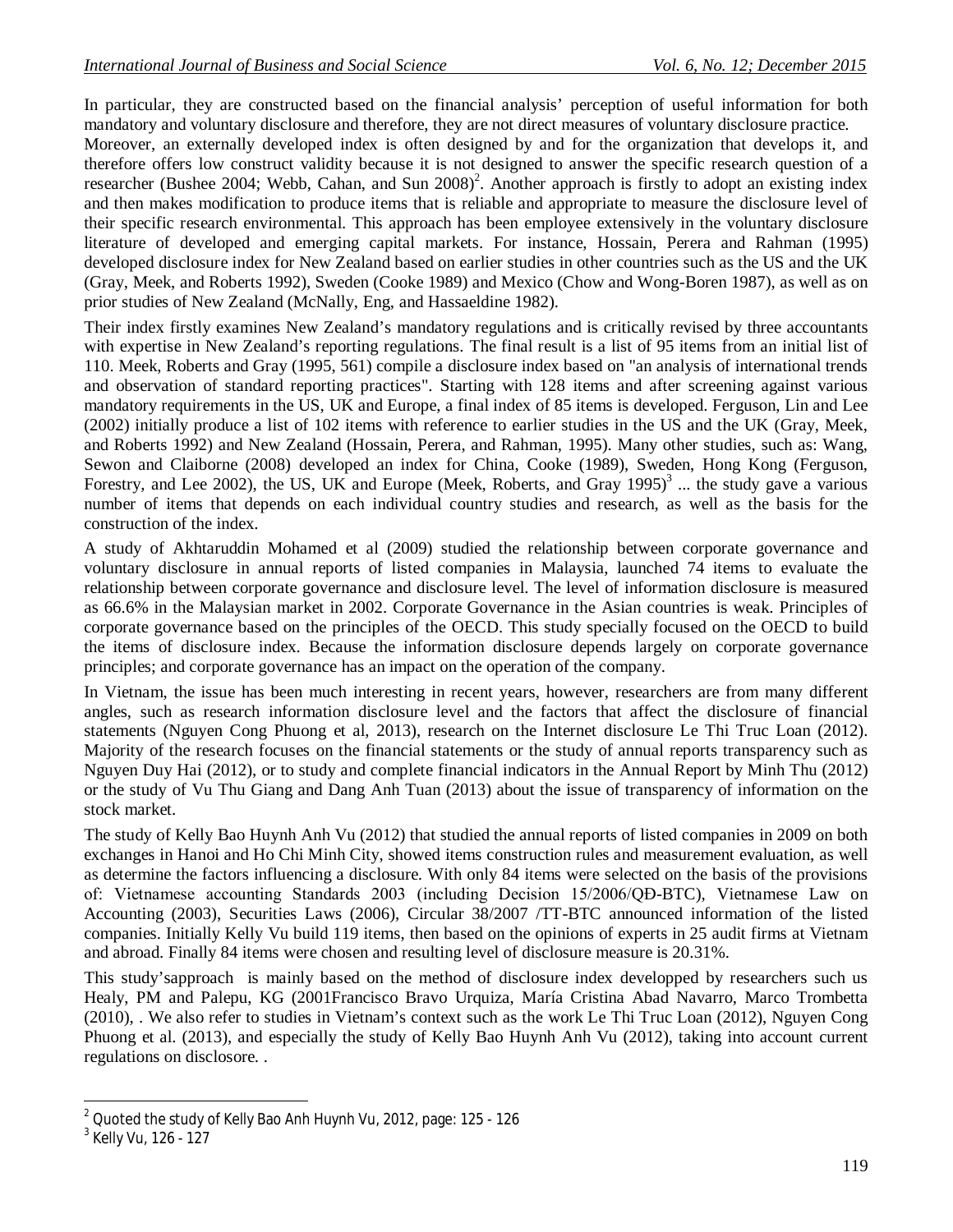## *3. Research Methodology*

## **3.1 Sample and Data**

This research uses a sample of one year data that includes all possible listed companies in the Ho Chi Minh stock exchange of Vietnam (HOSE) in the financial year ending on 31<sup>st</sup> December, 2013. As the focus is on voluntary disclosure practices in annual reports, firms with no externally published annual reports are excluded from the sample. Details of the exclusion procedure of the data set are as follows:

- Banks, financial and insurance listed firms (as they are subjected to different reporting regimes)
- Firms for which annual reports were unavailable
- Firms with missing independent variables (corporate governance and ownership identities information)
- Firms with any things more than a 12 month financial year period

The total population consisted of 306 firms, 260 out of which satisfied the conditions and the data collected by the 260 Annual Report of the listed companies in 2013.

## **3.2. Measuring Information Disclosed by Listed Companies**

One of the most important limitations encountered in disclosure studies is the difficulty in measuring the extent of voluntary disclosure (Healy and Palepu, 2001). An existent body of literature adopts a variety of approaches to measure information disclosure. According to Beattie, McInnes and Fearnley (2004), the different approaches followed to measure disclosure can be classified in two categories: subjective ratings or semi-objective studies<sup>4</sup>. Subjective ratings refer to analysts' scores that rank companies according to the amount of information disclosed. This includes scores elaborated by the AIMR (Association for Investment Management and Research) or by Standard & Poor's. Semi-objective studies include those that use tools such as thematic content analysis, readability studies, linguistic analysis, and disclosure indices.

Although AIMR and Standard & Poor's scores are used in many studies, the AIMR or S&P samples cause selfselection bias, since these scores are only available for certain companies and not for the whole population. Thus, self-constructed disclosure measure is adopted in this study. We designed a disclosure indice to measure the level of both mandatory and voluntary information in the annual report of listed companies.

## **3.2.1. Selection of the Information Items in Annual Report and Scoring the Disclosure Items**

Selection of the disclosed items to measure information disclosed is naturally subjective, because it depends on analyst's subjectivity. The selection of disclosed items depends on the nature and context of field operations and national context (M.Hossain & Hammami, 2009).

In this study, the selection of items of information in the annual report by listed companies is based on the following documents:

1) The principles of corporate governance of the OECD: Chapter 13 on information disclosure in the handbook of the OECD principle of corporate governance by international financial institutions IFC, financial counseling programs in Asia - Pacific (2010).

2) Legislation on the information disclosure in Vietnam: mainly comply with according to the following regulations.

- Securities Law Securities Law No. 70/2006 / QH11 dated 29/6/2006; Securities Law 27/ 2013/QH11, issued on 18/12/2013.

- Circular 52/2012/TT-BTC dated 04/05/2012 on guidelines information disclosure on the stock market.
- Accounting Policies under Decision No. 15/2006/QĐ-BTC dated 20/06/2006 of the Minister of Finance.
- Letter No. 50/2013/SGDHCM-NY, dated 11/01/2013 of the HCM Stock exchange.
- Guide the content of the annual report (2013), the HCM Stock exchange.

3) The relevant studies in developed countries and developing countries: research mainly on evaluating disclosure indexs by Marston & Shrives (1991); Akhtaruddin Mohamed et al (2009); Urquiza, Navarro & Trombetta (2010); Kelly Vu (2012); Nguyen Cong Phuong et al (2013)

 $\overline{\phantom{a}}$  $<sup>4</sup>$  Quoted by Urquiza et al. (2009, p. 83).</sup>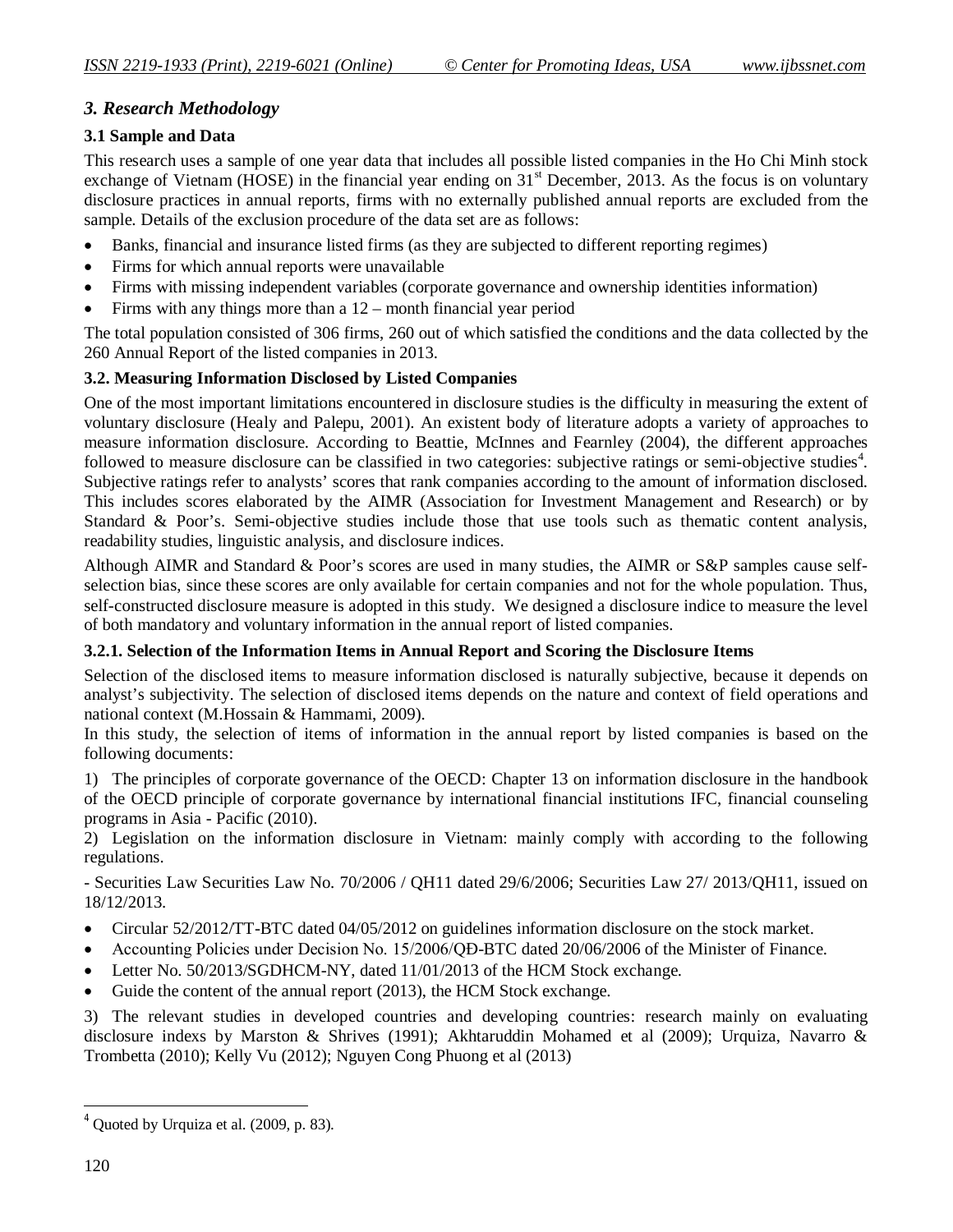4) Evaluation criteria and voted annual report on the basis of the listed HCM City Stock Exchange in 2014 and the Annual Report of the listed on the basis of HCM City Stock Exchange in 2013.

The corporate governance principles of the OECD recommendations on content disclosure are the concept of "materiality". Therefore, the material information is required to be disclosed, but not so much detailed information that shareholders do not care<sup>5</sup>. In fact many companies prepare annual report that includes good results,, a bundle of information, but more materiality information has not been announced, in order to conceal some of the problems of the company. Therefore, the construction of the index disclosure is also based on this principle. In order to limit the subjective element, after the items are built, consulting the experts, the authors, and then edit the content of index. The data collected by the annual report then are considered to assess the preliminary and final editing of the items of information disclosure index to be set up.

## **3.2.2. Design of disclosure indexes**

The self-constructed disclosure measure is adopted in this study by designing an index. A disclosure index is designed by taking into account several information items. These items are measured in terms of dummy variables, considering the two possibilities of disclosure (value of 1) versus non-disclosure (value of 0). There is alternative approach such as a weight disclosure, items they are weighted in correspondence with their relative importance, although there is no consensus about the convenience of weighting them. We prefer to employ unweighted indices due to the subjectivity that weighted measures might introduce. One all items have been scored, a disclosure index is created to mesure relative level of disclosure in annual report by a company. The index is a ratio of the actual scores awarded to a company to the scores which that company is expected to earn.

Formula 1: 
$$
ds_j = \frac{\sum_{i=1}^{n_j} dij}{nj}
$$

Where

dsj : total index for company  $i; 0 < ds$ j < 1

nj: the numbers of the information items which the company j is expected to disclosure , i.e. nj < 94 dij: expected item i for company j of disclosure.

## *4. Findings*

### 4**.1 The Numbers of Information Items Expected to Disclosure in Annual Reports**

On the basis of the principles given in Section 3.2.1, after preliminary studies, the list of items includes 7 contents with only 94 items as follows:

| Number | <b>CONTENT</b>                                | <b>NUMBER OF ITEMS</b> |
|--------|-----------------------------------------------|------------------------|
|        | <b>Information Company</b>                    |                        |
|        | <b>Highlight Financial Company</b>            | 27                     |
|        | Corporate Governance                          | 14                     |
|        | Projected Information                         |                        |
|        | Structure and changable major share ownership |                        |
|        | Social responbisity                           | 20                     |
|        | Forward Looking Information                   |                        |
|        | Total                                         | 94                     |

|  |  |  | Table 1: Information items expected to disclosure in the annual report |  |  |  |
|--|--|--|------------------------------------------------------------------------|--|--|--|
|--|--|--|------------------------------------------------------------------------|--|--|--|

The items are compared with a set of studies Kelly Huynh Bao Anh Vu (2012) in Appendix. However, this study has a number of characteristics:

Research by Kelly Huynh Bao Anh Vu (2012), based on the provisions of Circular  $38/2007$  / TT-BTC, While our study is based on Circular 52/2012/TT-BTC. This is entirely appropriate, because the State's laws have been more improved to match to the development of the stock market, which requires firms to disclose more information.

 $\overline{a}$ <sup>5</sup> The principle of coporate governance of the OECD: chapter 13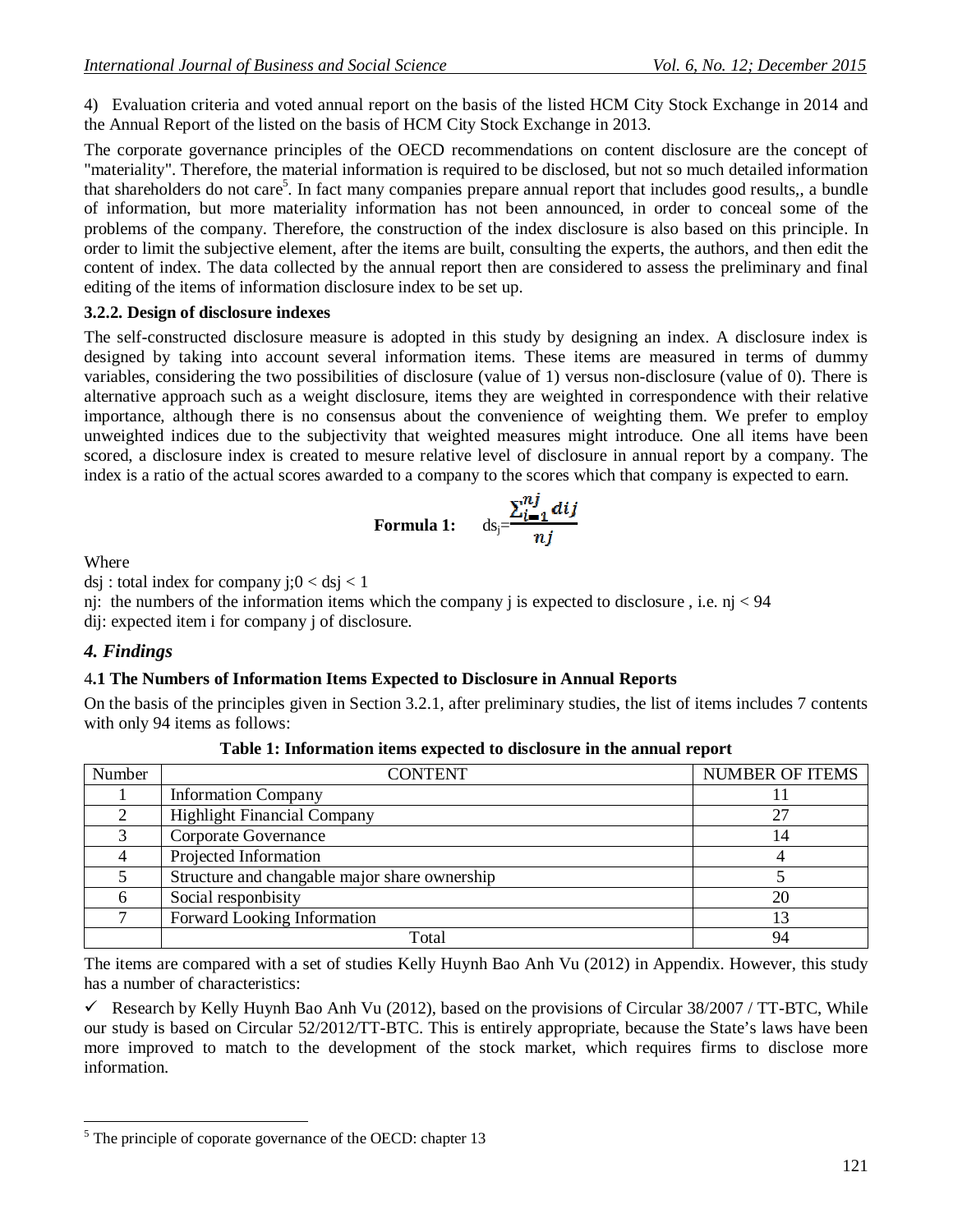Research by Kelly Huynh Bao Anh Vu (2012) was not based on the corporate governance principles of the OECD but it was based on the opinions of 25 experts from 25 audit auditing firms, sometimes anonymous Home concerned. In fact, research by Kelly Bao Huynh Anh Vu (2012) was also based on circular 38/2007/TT-BTC.

Research by Akhtaruddin Mohamed et al  $(2009)$ , as well as the studies referred to section 2.1, shall be implemented in different countries and performed at different times to build the index which may be different. This research was based the annual reports of the companies listed on the Stock Exchange City in 2013.

It has been recognized widely that the annual report of the companies is increasingly comprehensively and professionally shown. However, the truthfulness and accuracy of the information disclosure are necessary discuss question<sup>6</sup>. The examples of risk issues in the annual report have not been published or disclosed dishonestly as the companies increasingly hit fall, when in fact they are the differ of the market. As well as financial analysis issues, lack of crossed comparison. Many limitations of the annual report of Vietnamese companies are to ensure the provision of information needed to evaluate, to determine the factors that influence appropriate management measures, the construction of index disclosure is appropriate. This study was divided into each content index published information to assess.

An index that international research looks into is often removed by research in Vietnam such as that of Kelly Bao Huynh Anh Vu on trading activities and asset liquidation. Because, by the end of 2009, the purchase and liquidation activities are rarely active, companies did not participate in activities or

Acquisitions or removal. Thus, the items related to the purchase and liquidation activities are not included because the content is considered to be less relevant to the environment reported by companies in Vietnam.

#### **4.2 Measuring the level of information disclosure in the annual reports on the HOSE**

Based on the elements of a set index is set in Table 1 (Appendix), assessing the results was calculated according to a set formula 1 according to the following table:

| Number | Content                                        | Scoring |
|--------|------------------------------------------------|---------|
|        | <b>Information Company</b>                     | 27,9%   |
|        | <b>Highlight Financial Company</b>             | 11,8%   |
|        | Corporate Governance                           | 44,7%   |
|        | Projected Information                          | 24,1%   |
|        | Structure and changeable major share ownership | 36,3%   |
| 6      | Social responsibility                          | 21,1%   |
|        | Forward looking information                    | 22,7%   |
|        | Total                                          | 23,9%   |

**Table 2: Measuring information disclosure in the annual report by the listed company**

#### **Source:** Author

The result shows that in total level of information disclosure in annual report by listed companies is 23,9% in comparison with the study Kelly Bao Huynh Anh Vu (2012) for companies in Hanoi and Ho Chi Minh stock markets (?%) (cau nay chua ro y). This results is consistent with Kelly Vu's work..... paperare explained by two reasons (cau chua ro y): (1) Research by Kelly's 2009 annual report; (2) Study by Kelly Vu in accordance with the published information on the stock market under Circular 38/2007 / TT-BTC, while the study is based on Circular 52/2012/TT-BTC.

Rules of more complete information disclosure in order to improve the quality of information disclosure on the stock market. However, the low level of information disclosure is consistent with the judgment of experts in this field. The level of information disclosure such as the rate of return expectations, discounted cash flow ratio, age of companies, area of bad debt situation, the bad assets affect business results, evaluation of advertising marketing activities, analysis of variable costs, fixed costs, the number of occupational accidents; projected cash flows; index (price/sales/prices of raw materials) businesses are not published; or the index is below a set level of 1% as assessed by the administrator of the impact of foreign exchange rates, interest rates, .. To business results. Considering the practical elements as well as the study of Kelly Vu are considered to be appropriate.

 $\overline{a}$ 

<sup>6</sup> https://www.seasc.com.vn/News/2014/7/30/320314.aspx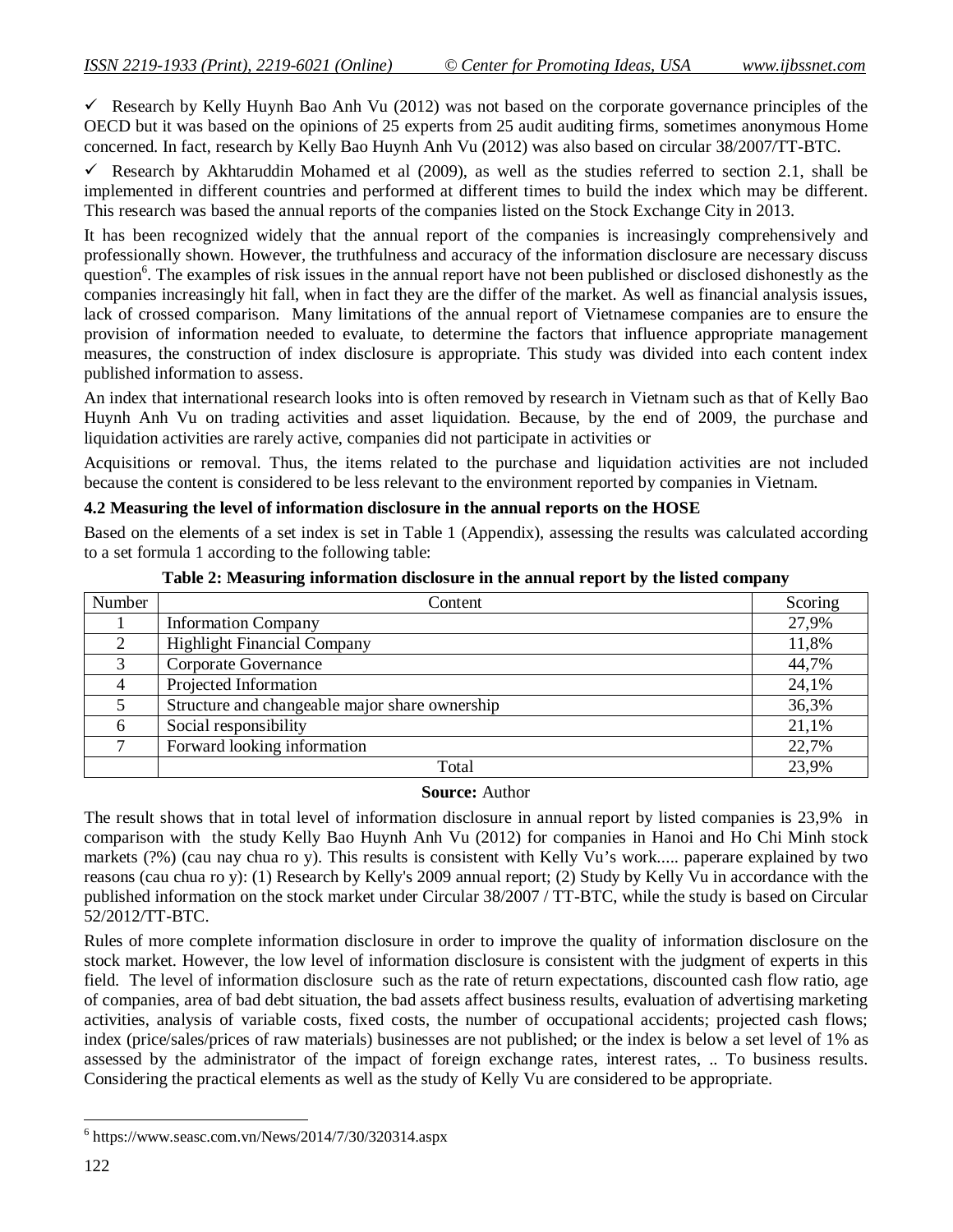The index is not the mandatory nature that should not be announced in business, otherwise it is possible factors affecting the assessment of the financial situation of enterprises and activities because many businesses do not conduct reviews prices or accounting does not monitor or just follow the regulations of the State. The problem of bad debt and bad debt situation has now been defined in Circular 200/2014/TT-BTC of corporate accounting regime, the time of the study is not mandatory annual report 2013 businesses should not be announced and under evaluation is 0%. Some business indexes published by the index 100% binding or affect the operation of the company and nature to promote the image of the company should be the company announced.

## *5. Conclusion*

The development and evaluation of information disclosure in annual reports depends on subjective items of each study. However, the construction of the index aims to assess the level of disclosure in annual reports, special voluntary information disclosure of listed firms on the basis of Ho Chi Minh City Stock Exchange. This study is a subsequent study that based on previous works such as the provisions of state and corporate governance principles of the OECD, annual reports of listed companies as of 12/31/2013 to build the index. There are 7 and 94 with the content index is set, the basis for assessing the level of information disclosure and identify the factors that influence, from which the appropriate measures to help the stock market development developed. This study is different from other studies are: time, location study, the current regulations and in particular the subjective opinion of the researchers, as well as research results also certain restrictions.

However, as mentioned the assessment of the level of information disclosure in annual reports of most listed companies is subjective, dependent on the subjective element of the study. Therefore, this study has certain limitations. When evaluating the index, the determination of whether or not the method dichotomy: there is one published and unpublished opposite is 0. However, the determination of whether or not depends on the subjective factors of researchers. Here, the study of a set index, if the index does have announced, content and analysis of the status and impact of the new indexes that are considered to be announced, that is to be determined 1 if the information that reflect key aspects of the index published. Indeed, many index as the index of such risks, businesses mentioned only index content mentioned only affect production and business activities, but did not state how risks affecting how, business results will influence how that content is difficult to use that information to make decisions, or otherwise not critical in ensuring the content published in this case are considered to be announced. Results of the study 23.9%, was underestimated in part due to this factor. However, it is appropriate to take a realistic look at the issue of information disclosure in annual reports.

## *Reference*

- Allam, A. and Lymer, A. (2003), Developments in internet financial reporting: Review and analysis across five developed countries, The International Journal of Digital Accounting Research, Vol.3, No.6, pp.165-206.
- Benjamin C. Ayers, Casey M. Schwab and Steven Utke (2013); The Noncompliance with Mandatory Disclosure Requirements: The Magnitude and Determinants of Undisclosed Permanently Reinvested Earnings; Electronic copy available at: http://ssrn.com/abstract=2277814
- Bart P. Knijnenburg, Alfred Kobsa, Hongxia Jin (2013), Dimensionality of information disclosure behavior, Int. J. Human-Computer Studies 71 (2013) 1144–1162
- Cooke, T. E. (1992), The impact of size, stock market listing and industry type on disclosure in the annual reports of Japanese listed Corporations, Accounting and Business Research, Volume 22, Issue 87, pp.229-237.
- Chow, C.W. and Wong-Boren, A. (1987), Voluntary Financial Disclosure by Mexican Corporations, Accounting Review, Vol.61, No.3, pp.9.
- International Financial Corporation IFC (2010), Guidline on the principles of coporate governance of the OECD in 2004, programe on the consulting finance in Asia and Pacific - IFC
- Dye, R.A (1990), Mandatory Versus Voluntary Disclosure: the case of Financial and Real Externalities, The Accounting Review, Vol.65 No.1, pp.1
- David Hsu (2014), How much iþnformation disclosure of building energy performance is necessary?, Energy Policy 64 (2014) 263–272
- Firth, M. (1979), Impact of size, stock market listing, and auditors on voluntary disclosure in corporate annual reports, Accouting and Business Research, Vol.9, pp.273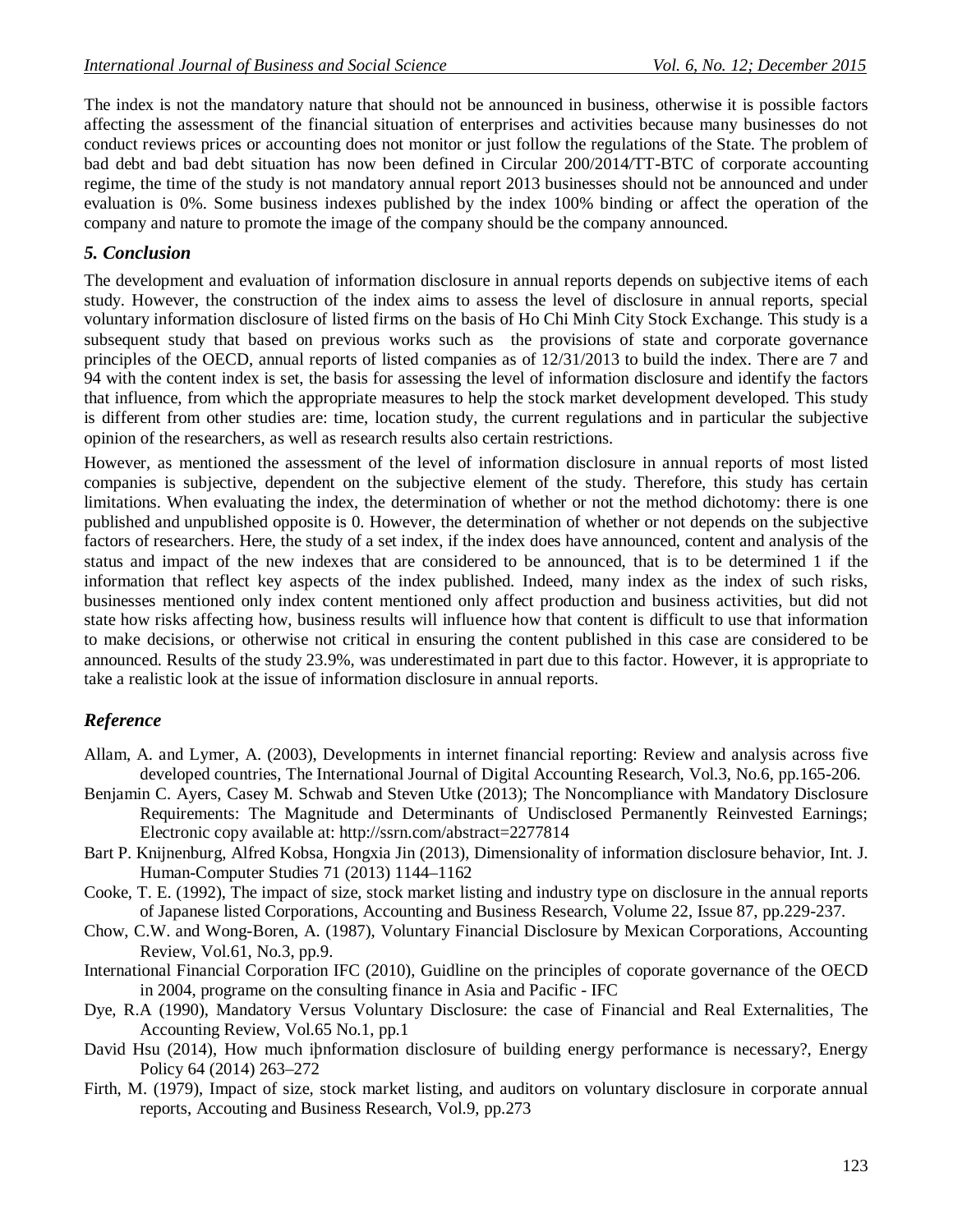- Francisco Bravo Urquiza, María Cristina Abad Navarro, Marco Trombetta (2010), Disclosure theories and disclosure measures, The Accounting Review, Vol. XXXIX, No. 147, pp.393 – 415.
- Francesco Dainelli, Laure Bini and Francesco Giunta (2013); Signaling strategies in annual reports: Evidence from the disclosure of performnce indicators; Advances in Accounting, in corporating Advance, in International Accounting.
- Paul M. Healy, Krishna Palepu (2000), Information Asymmetry, Corporate Disclosure and the Capital Markets: A Review of the Empirical Disclosure Literature, in http://papers.ssrn.com/sol3/papers.cfm?abstract\_id=258514
- Hassan, O. and Maqrston, C. (2010), Disclosure measurement in the empirical accounting literature A Review Article, in http://papers.ssrn.com/sol3/papers.cfm?abstract\_id=1640598
- Healy, Paul M., and Krishna G. Palepu (2001), Information Asymmetry, Corporate Disclosure and the Capital Markets: A Review of the Empirical Disclosure Literature, Journal of Accounting & Economics, Vol. 31, Nos. 1-3, Sept. 2001.
- Hossain, M. and Hammami, H. (2009), Voluntary disclosure in the annual reports of an emerging country: The case of Qatar, Advances in Accounting, incorporating Advances in International Accounting, Volume 25, Issue 2, pp.255–265.
- Hossain, M., Perera, M. H. B. and Rahman, A. R. (1995), Voluntary disclosure in the annual reports of New Zealand companies, Journal of International Financial Management and Accounting, Volume 6, Issue 1, pp.69-87.
- Kelly Bao Anh Huynh Vu (2012), Determinants of Voluntary Disclosure for Vietnamese Listed Firms, Thesis is presented for the Degree of Doctor of Philosophy of Curtin University.
- Ismail, T. H. (2002), An empirical investigation of factors influencing voluntary disclosure of financial information on the Internet in the GCC Countries, Social Science Research Network Electronic Paper Collection, Working Paper Series.
- Lê Thị Trúc Loan (2012), "Discussing on the relationship between characteristics of listed Vietnamese Companies and the extent of voluntary internet", Workshop Handle book on acconting, auditing in the International integration. The college of Economic, Da Nang University.
- Li, X. (2010), The impact of product market competion on the quantity and quality of voluntary disclosures. Review of Accounting Studies, Fourthcoming.
- Laura Bini, Francesco Dainelli, Francesco Giunta (2011); Signalling theory and voluntary disclosure to the financial market. Evidence from the profitability indicators published in the annual report; Paper presented at the 34th EAA Annual Congress, Rome, 20-22 April, 2011
- Mohamed Akhtaruddin, Monirul Alam Hossain, Mahmud Hossain, Lee Yao (2009); Corporate Governance and Voluntary Disclosure in Corporate Annual Reports of Malaysian Listed Firms; Yamar Vol.7, number 1, 2009.
- Nguyễn Duy Hải (2012), Annual Report of listed companies, Sai Gon Economic Journal, dated on 2<sup>nd</sup> August -2012
- Nguyễn Trường Sơn (2010), Coporate governance in Vietnamese Companies, Joural of Science and Technology, Da Nang University No. 5(40).2010
- Nguyễn Công Phương và cộng sự (2013), Research on the Emperical information disclosure in Financial Statement of listed companies on the Ho Chi Minh stock market, thesis of Science and Technology, Da Nang Uinversity.
- Ngô Thu Giang và Đặng Anh Tuấn (2013), Research on factors which influence in disclosing information of listed companies on the stock market, Joural of Economic and Development , No.194, August,2013, pp.  $24 - 30$
- Paul M. Healy\*, Krishna G. Palepu (2001), Information asymmetry, corporate disclosure, and the capital markets: A review of the empirical disclosure literature, Journal of Accounting and Economics 31 (2001) 405–440.
- Santhosh Abrahama and Philip J. Shrives (2013), Improving the relevance of risk factor disclosure in corporate annual reports, The British Accounting Review,  $1 - 17$
- Ronald F. Premuroso, Terrance R. Skantz, Somnath Bhattacharya (2012), Disclosure of outsourcing in the annual report: Causes and market returns effects, International Journal of Accounting Information Systems 13  $(2012), 382 - 402$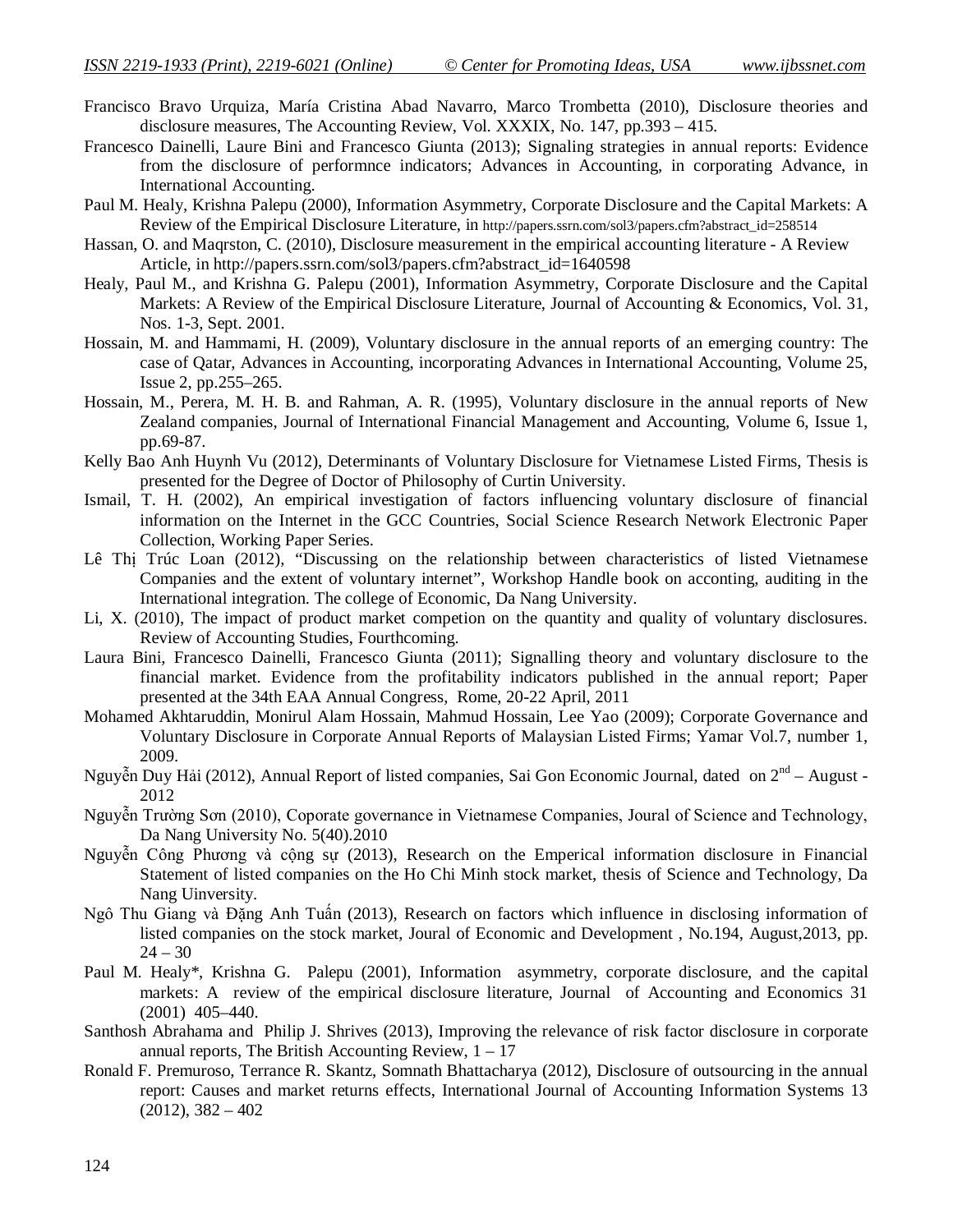- Xue Bai, Ram Gopal, Manuel Nunez, Dmitry Zhdanov (2014); A decision methodology for managing operational efficiency and information disclosure risk in healthcare processes; Decision Support Systems 57 (2014)  $406 - 416$
- Urbi Garay, Maximiliano González, AlexanderGuzmánc, María Andrea Trujillo (2013), Internet-based corporate disclosure and market value: Evidence from Latin America, Emerging Markets Review 17 (2013) 150– 168
- Yinbo Feng (2012), Relation research between information disclosure and capital cost os Chinese listed company, Advanced Computational Intelligence (ICACI), 2012 IEEE Fifth International Conference.
- Yaseen Al-Janadi & Rashidah Abdul Rahman & Normah Haji Omar (2011), The level of voluntary disclosure practices among public listed companies in Saudi Arabia and the UAE: Using a modified voluntary disclosure index.
- Watts, R.L. and Zimmerman, J.L. (1978), Toward a Positive Theory of the Determination of Accounting Standards, The Accounting Review, Vol. 53 No.1, pp.112

### **Vietnamese State's regulations**

Security law No. 70/2006/QH11, dated on 29<sup>th</sup> June 2006; Security law No. 27/VBHN-VPQH, dated on 18<sup>th</sup> December 2013.

 $\checkmark$  Circular No. 52/2012/TT-BTC, dated on 5 April 2012, issued by Finance Ministry, Guidance for information disclosure on Stock Exchange.

 $\checkmark$  Decision No. 15/2006/OĐ-BT, dated on 20 March 2006, issued by Finance Ministry, business accounting regime.

- $\checkmark$  Decision No. 12/2007/TT-BTC, dated on 13 March 2007 issued by Finance Ministry.
- $\checkmark$  Guidance for writing annual report (2014), issued by The Ho Chi Minh Stock Exchange

### **Note:**

Kelly Vu: Kelly Bao Anh Huynh Vu OECD: The OECD principle of information disclosure